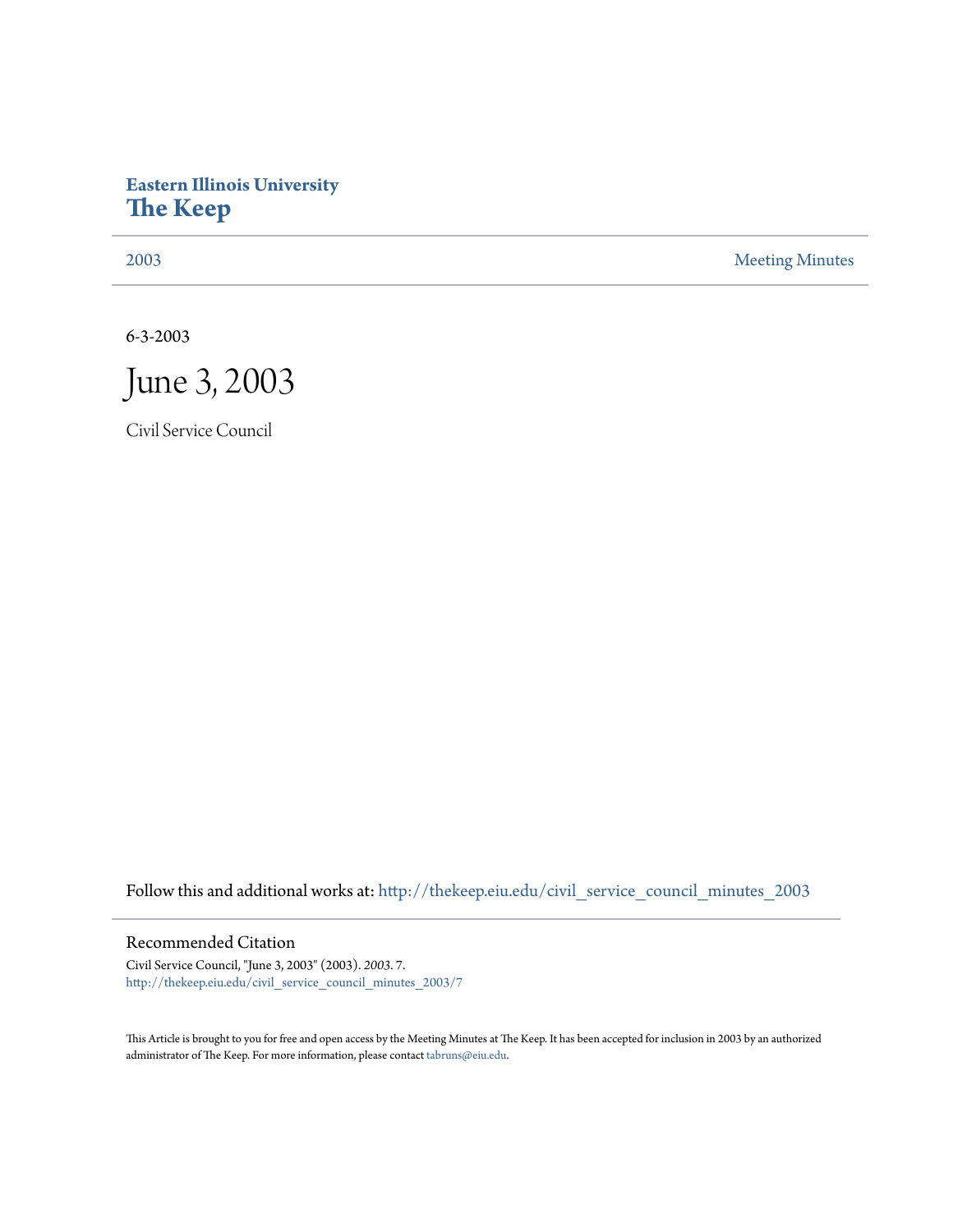## Civil Service Council Minutes – June 3, 2003

|              | ATTENDANCE:                        |                                                                                                                                                                                      | The June meeting was called to order by Vice President Clayton. The minutes were<br>approved (Hubbartt/Bailey) as read. Guests attending were Vice President Nilsen, Jerilyn |  |
|--------------|------------------------------------|--------------------------------------------------------------------------------------------------------------------------------------------------------------------------------------|------------------------------------------------------------------------------------------------------------------------------------------------------------------------------|--|
|              | District 1                         | Hutson, Cheryl Crowdson, and Dave Pollard.                                                                                                                                           |                                                                                                                                                                              |  |
|              | X Ealy, Cris                       |                                                                                                                                                                                      |                                                                                                                                                                              |  |
|              | (3313/cscde)<br><b>Vacant</b>      |                                                                                                                                                                                      | Vice President Nilsen spoke to the Council about the recent legislative session and the bills                                                                                |  |
|              |                                    | that EIU has been following. Some of the bills discussed were on gaming revenue, tuition                                                                                             |                                                                                                                                                                              |  |
| $\mathbf{X}$ | <b>Rice, Katie</b><br>(6326/cskir) |                                                                                                                                                                                      |                                                                                                                                                                              |  |
|              | District 2                         | freeze for incoming freshmen, the income fund, line item budgeting, closed door meetings,<br>and the budget for FY04. She reminded us that although bills and the budget have passed |                                                                                                                                                                              |  |
| $\mathbf{X}$ | <b>Bowlin</b> , Lisa               | the legislature, the Governor still the 60 days to use his veto and line-item veto option. The                                                                                       |                                                                                                                                                                              |  |
|              | (6010/csdjb1)                      |                                                                                                                                                                                      |                                                                                                                                                                              |  |
|              | Clapp, Cheryl                      |                                                                                                                                                                                      | veto session for this year will take place Oct 23, Nov 4-6, and Nov 18-20. The June 23                                                                                       |  |
|              | (7634/cscsc)                       |                                                                                                                                                                                      | meeting of the Board of Trustees will set the tuition increase, among other items. She                                                                                       |  |
| $\mathbf{X}$ | <b>Clayton</b> , Allen             |                                                                                                                                                                                      | offered to return next month to discuss the outcome of the budgeting issues and other items                                                                                  |  |
|              | Vice President                     | that have not been finalized at this time.                                                                                                                                           |                                                                                                                                                                              |  |
|              | (7620/csalc)                       |                                                                                                                                                                                      |                                                                                                                                                                              |  |
|              | Creek, Lori                        |                                                                                                                                                                                      | Terry Tomer spoke about the EAC meeting that was at EIU in April. Topics included a                                                                                          |  |
|              | President                          | review of the civil service rules and regulations and the budget. Then he talked about the                                                                                           |                                                                                                                                                                              |  |
|              | (7646/cslac)                       | Orientation Meeting in May at the System Office in Champaign. The Director, Tom                                                                                                      |                                                                                                                                                                              |  |
| $\mathbf{X}$ | <b>Embry, Paula</b>                |                                                                                                                                                                                      |                                                                                                                                                                              |  |
|              | <b>Treasurer</b><br>(8317/cspje1)  | Morelock, introduced his staff and they gave a short report on what their areas did. Mr.                                                                                             |                                                                                                                                                                              |  |
|              | X Hawkins, Heidi                   | Morelock said that the office was available by phone or email if anyone had questions or                                                                                             |                                                                                                                                                                              |  |
|              | (3520/cshlh)                       | concerns about any civil service issues.                                                                                                                                             |                                                                                                                                                                              |  |
| $\mathbf{X}$ | Hubbartt, Mike                     | Chuck Phillips spoke about the layoff situation (on hold at this time), KRONOS, employee                                                                                             |                                                                                                                                                                              |  |
|              | (7728/csmbh)                       |                                                                                                                                                                                      |                                                                                                                                                                              |  |
|              | Schaefer, Carlene                  | evaluations committee, and budget issues for next year. He told us that filling the position<br>of Payroll Director has been put on hold at this time.                               |                                                                                                                                                                              |  |
|              | (6030/cscrs)                       |                                                                                                                                                                                      |                                                                                                                                                                              |  |
|              | Winnett, Julie<br>Alternate        |                                                                                                                                                                                      |                                                                                                                                                                              |  |
|              | (7600/csjw1)                       | <b>Committee Reports:</b>                                                                                                                                                            |                                                                                                                                                                              |  |
|              | District 3                         | Personnel/Grievance                                                                                                                                                                  | Vacant                                                                                                                                                                       |  |
|              | X Bailey, Patti                    |                                                                                                                                                                                      | We are still waiting to hear about the new procedure approval.                                                                                                               |  |
|              | (2700/cspab)                       |                                                                                                                                                                                      |                                                                                                                                                                              |  |
|              | X David Howery                     | Legislative                                                                                                                                                                          | Cris Ealy                                                                                                                                                                    |  |
|              | (6254/csdnh)                       |                                                                                                                                                                                      | Vice President Nilsen covered all the news from this area.                                                                                                                   |  |
|              | <b>Mathews</b> , Suzanne           |                                                                                                                                                                                      |                                                                                                                                                                              |  |
|              | (5633/cssgm)                       |                                                                                                                                                                                      |                                                                                                                                                                              |  |
|              |                                    | <b>Environmental Health and Safety</b>                                                                                                                                               | Katie Rice                                                                                                                                                                   |  |
| $\mathbf{X}$ | Werden, Janet                      | There was no meeting to report on.                                                                                                                                                   |                                                                                                                                                                              |  |
|              | (5111/csjmw)                       |                                                                                                                                                                                      |                                                                                                                                                                              |  |
|              |                                    | Recycling                                                                                                                                                                            | <b>Steve Lane</b>                                                                                                                                                            |  |
|              | HR Director:                       | There was no meeting to report on.                                                                                                                                                   |                                                                                                                                                                              |  |
| $\mathbf{X}$ | <b>Phillips, Charles</b>           |                                                                                                                                                                                      |                                                                                                                                                                              |  |
|              | EAC Rep:                           | <b>Financial Report</b>                                                                                                                                                              | Paula Embry                                                                                                                                                                  |  |
| X            | <b>Terry Tomer</b>                 |                                                                                                                                                                                      |                                                                                                                                                                              |  |

In Old Business, the grievance procedure approval has gone to the President's Council. We do not have any news on it at this time. President Creek is currently sharing the staff senate and President's Council minutes as she receives them. The Constitution amendment committee is still waiting to complete the proposed changes until we hear about the grievance procedure approval. There will be a new header for the Council web-site in the